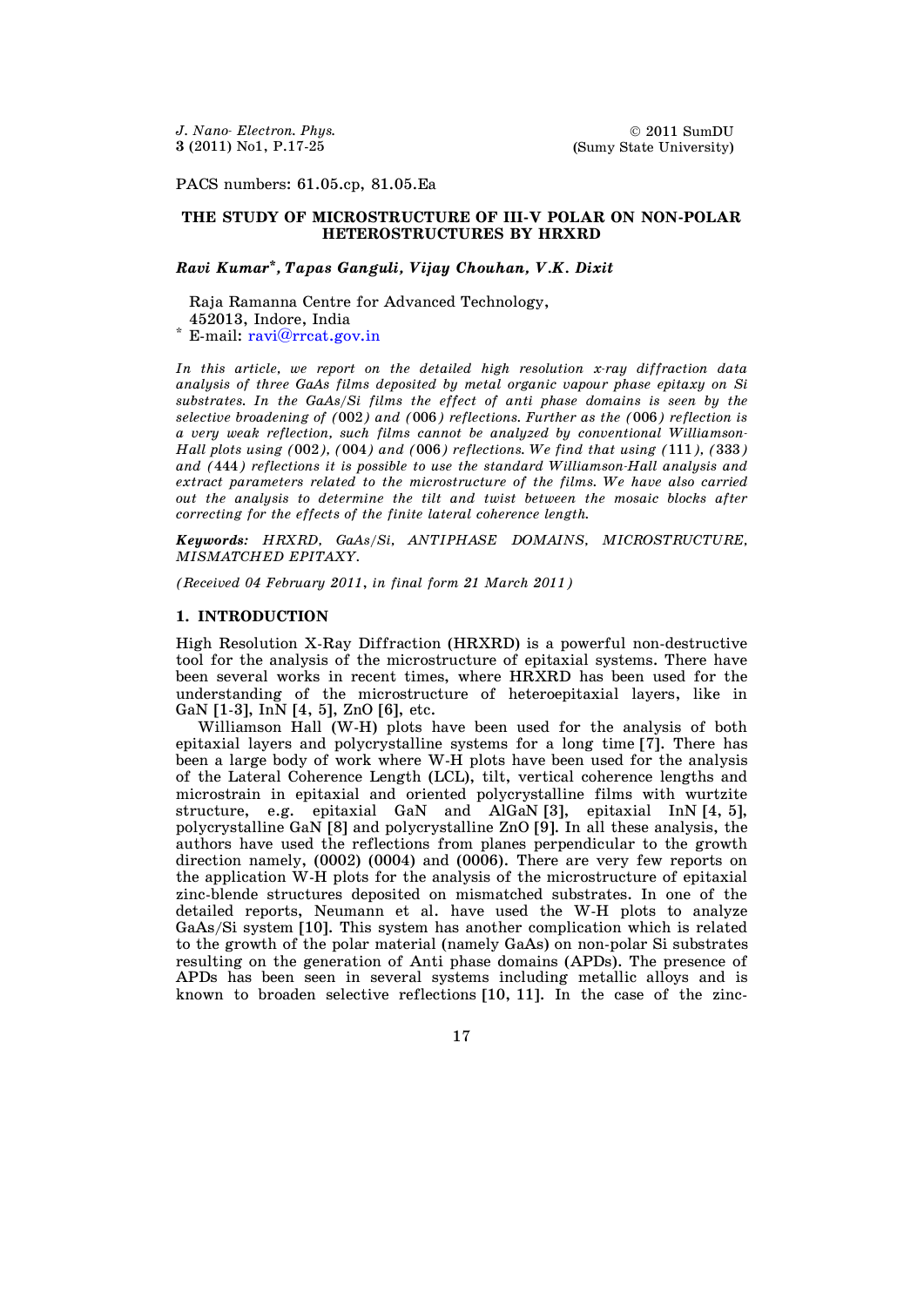blende systems, the presence of APDs result in the broadening of reflections like  $(002)$  and  $(006)$  where the expression for the scattering amplitude has the difference of the contributions from the group III and group V atoms [10]. Additionally the (006) reflection is a weak reflection in zincblende systems. Further in the case of lattice mismatched zinc-blende epitaxial layers like GaP/GaAs [20], GaSb/GaAs [16], InAs/GaAs etc. [17] which are of contemporary research interest for optoelectronic devices and where APDs are not an issue, the (006) reflection is a very weak, thereby resulting in errors in the determination of the widths. Thus, the W-H analysis using the (002), (004) and (006) reflections cannot be used. In this work, we show that a set of planes parallel to the (111) plane can be alternatively used for the W-H analysis, thereby enabling us the study the microstructure of the zinc-blende layers with very weak (006) reflections.

Following the work of Srikant et al. [12], there has been a lot of work related to the analysis of tilt and twist between the mosaic blocks in lattice mismatched systems for wurtzite systems [13]. However, to the best of our knowledge, there has been no attempt to analyze the tilt and twist between the mosaic blocks in zinc-blende systems. We have carried out a detailed analysis of the tilt and twist using the method proposed by Lee et al. [3] after carrying out LCL corrections.

Although we have looked only at samples of GaAs/Si, the analysis procedure is very general and can be used for any zinc-blende system with APDs like GaP/Si [14,19], GaSb/Si [15] or without APDs like GaSb/GaAs [16]. Thus the proposed methods have a broad range of applicability.

# **2. EXPERIMENTAL AND ANALYSIS TECHNIQUES**

HRXRD measurements have been carried out on a Panalytical X'Pert PRO MRD system. The measurements were made in either the skew-symmetric or the symmetric geometry for different planes (Planes of the type (00*l*) were analyzed in the symmetric geometry and of the type (h, k, l) with *h* and/or  $k \neq 0$ , were analyzed in the skew-symmetric geometry). A hybrid monochromator (Goebel's mirror with a four-bounce crystal monochromator), which gives CuK $q_1$  (wavelength = 1.54056  $\AA$ ) output with a beam divergence of ~ 20 arcsecs, was used for making the measurements. For GaAs/Si samples a three-bounce collimator (also referred to as triple-axis attachment) is placed in front of the detector to ensure an acceptance angle of  $\sim 12$ arcsecs. The  $\omega$  - scans in both the symmetric and skew-symmetric geometries have been recorded in the triple-axis geometry for the GaAs/Si samples.

The recorded data is converted in  $q$  - space for further analysis using the following relations:

$$
q_x = \left(\frac{1}{\lambda}\right) \left[\cos \omega - \cos(2\theta - \omega)\right] \tag{1}
$$

$$
q_z = \left(\frac{1}{\lambda}\right) \left[\sin \omega + \sin \left(2\theta - \omega\right)\right]
$$
 (2)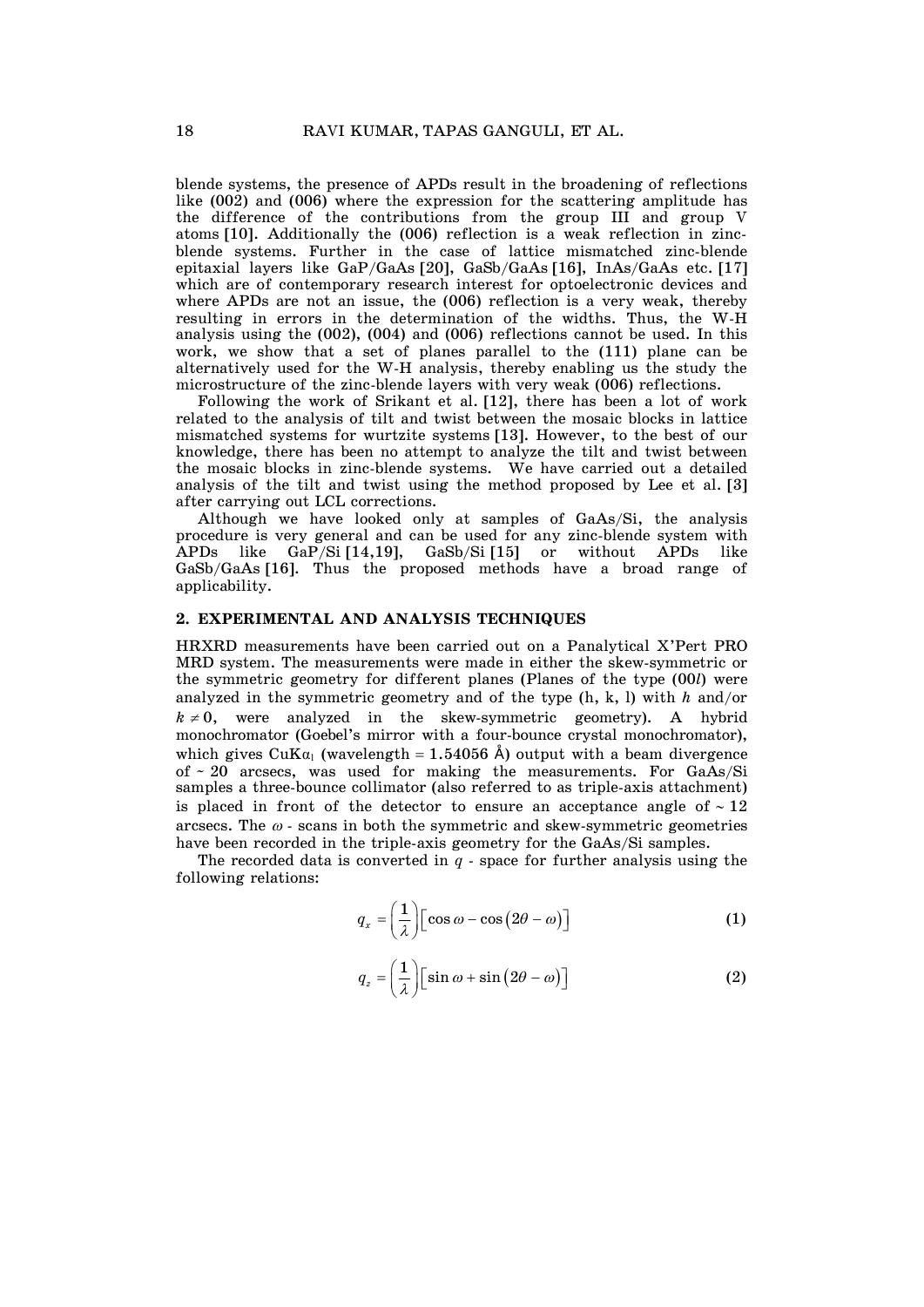where,  $\lambda$  is the wavelength of the incident X-ray,  $\omega$  is the angle the sample makes with the sample surface and the  $2\theta$  is angle of deviation of the diffracted beam from the incident beam direction.

The  $\omega$  - scan widths are generally represented by Gaussian line shape profile with two main broadening mechanisms namely: finite LCLs and angle misorientation between the mosaic blocks. The LCL is an average of a large distribution of random sizes of the mosaic blocks. Similarly the angle between the mosaic blocks due to tilts and twists are also from a random distribution of dislocations thereby resulting in a Gaussian broadening. In such a case the total width of the  $\omega$  - scans can be written as:

$$
\left(\Delta q_{obs}\left(\omega\right)\right)^{2}=\left(\Delta q_{(00l)LCL}\right)^{2}+\left(\alpha_{tilt}\cdot q\right)^{2}
$$
\n(3)

where,  $\Delta q_{(001)LCL}$  is the broadening due to the finite LCL and  $\alpha_{tilt}$ <sup>\*</sup>*q* is the broadening due to the finite angle between the mosaic blocks. In our case where the instrumental broadening is of the order of 20 arc secs and the measured widths are of the order of 300 arc secs, the instrumental broadening effects have been neglected. However, this is strictly not the case in all the samples. The  $\omega$  - scans have a pseudo-Voigt line profile that is given by the equation:

$$
y = y_o + A \left[ f \frac{(2w/\pi)}{4(x - x_c)^2 + w^2} + (1 - f) \frac{\sqrt{4 \ln 2}}{\sqrt{\pi} w} e^{-\frac{4 \ln 2}{w^2}(x - x_c)^2} \right]
$$
(4)

where, *y<sup>o</sup>* is a constant, *A* is the amplitude, *f* is the fraction of Lorentzian component in the pseudo-Voigt profile  $(0 < f < 1)$ ,  $\omega$  is the width of the curve, and  $x_c$  is the peak position. A perfect Lorentzian curve is given by  $f = 1$  and a perfect Gaussian is given by  $f = 0$ .

The addition of two pseudo-Voigt profiles with widths  $W_1$  and  $W_2$  gives a pseudo-Voigt profile with width *W*, given by the relation:

$$
W^{n} = W_{1}^{n} + W_{2}^{n}
$$
 (5)

where,  $n = 1 + (1 - f)^2$  [12]. For a pseudo-Voigt profile,  $1 < n < 2$ .

According to the conventional analysis of the  $\omega$ - scans by W-H plots (Conventionally, the above method has been applied for a set of planes parallel to the sample surface, namely (002), (004) and (006)), the contributions due to the finite lateral size and the tilt are added. The tilt contribution is *q* dependant (proportional to *q*) and the lateral size contribution is independent of  $q$ . The addition of these two factors for the case of a pseudo-Voigt profile can be written as:

$$
\left(\Delta q_{obs}\left(\omega\right)\right)^{n}=\left(\Delta q_{(00I)LCL}\right)^{n}+\left(\alpha_{tilt} \cdot q\right)^{n}
$$
\n(6)

where,  $\Delta q_{obs}(\omega)$  is the total broadening of the  $\omega$ - scan peak in the *q* - space,  $\Delta q_{(00l)LCL}$  is the contribution of the broadening due to finite LCL and  $\alpha_{tilt}$  is the tilt between the mosaic blocks in the film.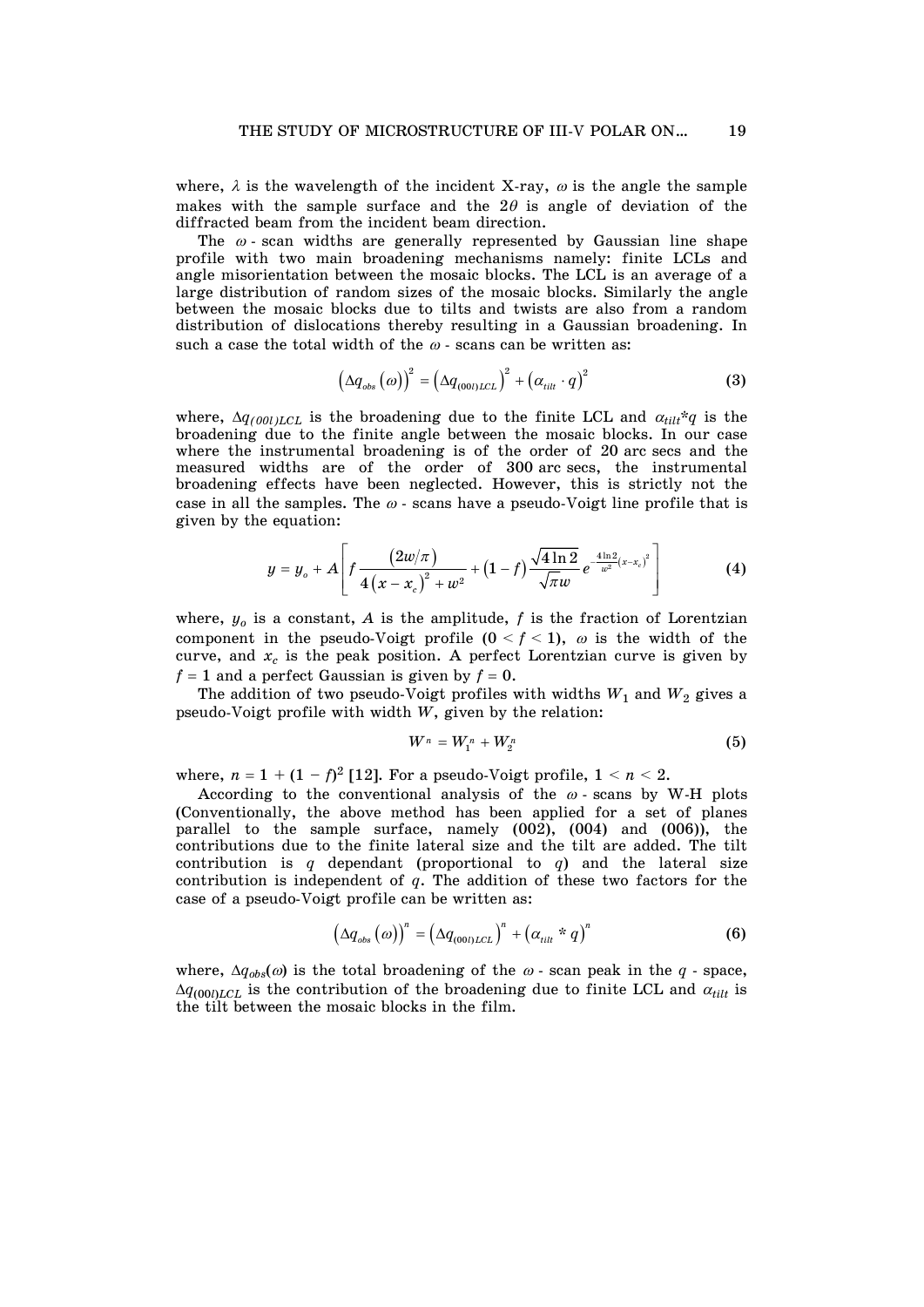This analysis is however expected to fail in the presence of APDs in the films. The presence of APDs broaden the selective reflections namely (002) and (006) thereby making the equation 6 unusable. Further, in zinc-blende system, (006) is a very weak reflection, which makes the determination of the width highly erroneous.

To avoid this problem, a different set of parallel planes whose reciprocal lattice vector is inclined by some angle with the surface normal, have been used for the analysis. The (111), (333) and (444) reflections, which make an angle  $(\psi)$  of 54.73° with the plane parallel to the surface, have been used. It is important that none of these planes are affected by APDs and all of them are allowed reflections that make the data quite strong and the FWHM can thus be determined without significant errors. The  $\omega$  - scans for these planes have been recorded in the skew-symmetry geometry to obtain the LCL and the angular broadening in the epilayers. The results related to this above modified analysis of the W-H plots are discussed in the next section.

A very important set of parameter that determines the quality of mosaic layer is the tilt and twist between the mosaic blocks of the epitaxial layer. Tilt and twist are out-of-plane and in-plane misorientation of the mosaic blocks in the epitaxial layer. To obtain the values of tilt and twist,  $\omega$  - scans are recorded for the planes whose angle of inclination with the substrate normal varies from  $0^{\circ}$  to  $90^{\circ}$  [12]. The width of x-ray peak obtained by  $\omega$ . scan for plane for which  $\psi = 0^{\circ}$  is tilt value and width for  $\psi = 90^{\circ}$  is the twist value. As the case of  $\psi = 90^{\circ}$  cannot be recorded in the reflecting geometry, an extrapolation scheme was first used by Srikant et al. [12]. However, the effect of finite LCL is not considered, as all the films analyzed in Ref. [12], had relatively large LCLs. For the set of  $(1,1,1)$  planes, the  $\omega$ scan broadening may be written as:

$$
\left(\Delta q_{obs}\left(\omega\right)\right)^{n}=\left(\Delta q_{(un)LCL}\right)^{n}+\left(\alpha\left(l,l,l\right)*q\right)^{n}\tag{7}
$$

where,  $\alpha(1,1,1)$  is the broadening of the  $(1,1,1)$  reflection due to a combination of tilt and twist.  $\Delta q_{(lll)LCL}$  is the y-axis intercept of the W-H plot for  $\omega$  - scans using (111), (333) and (444) reflections. The contribution of LCL to be peak broadening is eliminated from the  $\omega$  - scan of all the skew-symmetric reflections. Thus the LCL corrected angular broadening  $\alpha$ (h, k, l), for any (h, k, l) reflection in the skew-symmetric geometry may be written as:

$$
\alpha(h,k,l) = \left( \left( \frac{\Delta q_{obs}}{q} \right)^n - \left( \frac{\Delta q_{(un)LCL}}{q} \right)^n \right)^{\frac{1}{n}}
$$
(8)

After the correction for the LCL, the expression for the width as a function of  $\psi$  may be written as [3,18]:

$$
\alpha(h,k,l)^{n} = (\alpha_{\text{tilt}} \cos \psi)^{n} + (\alpha_{\text{twist}} \sin \psi)^{n}
$$
 (9)

The GaAs layers (samples "a", "b" and "c") were deposited by Metal Organic Vapour Phase Epitaxy (MOVPE) (AIXTRON AIX200) on (001)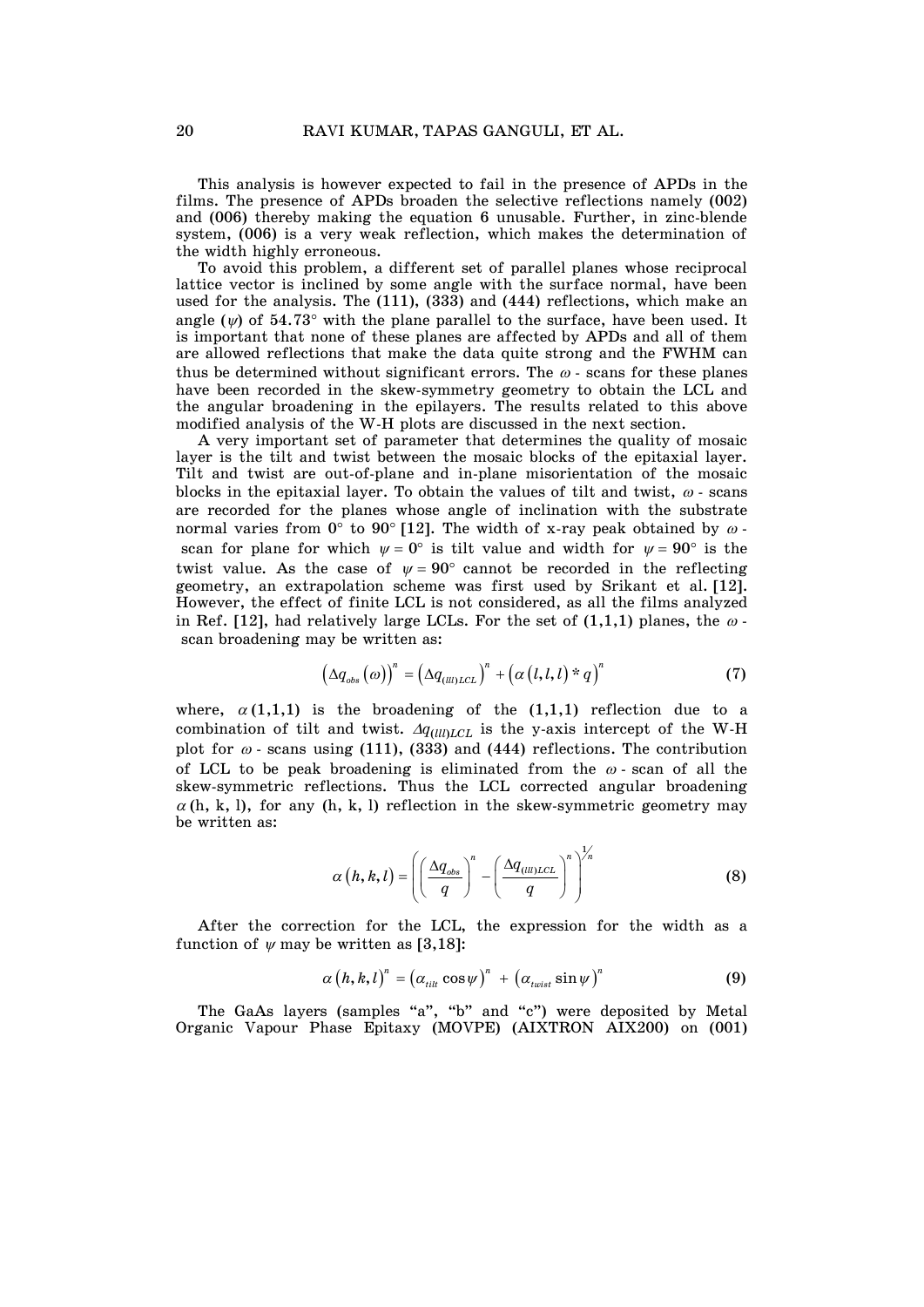oriented Si substrates. The samples "a", "b" and "c", have been deposited using a two step growth technique with different V/III ratios. The buffer layers were grown at 450 °C and at 400 °C and the epilayers at 650 °C, 670 °C, and 690 °C respectively for samples "a", "b" and "c". The thickness of the samples were determined by a thickness profilometer model Alphastep IQ (KLA Tencor make). We present a detailed HRXRD study for the above three epilayers. The analysis is very general and can be used for any III-V epilayer especially those that are highly lattice mismatched where the issues of tilt, twist and LCL are very important.

#### **3. RESULTS AND DISCUSSION**

Fig. 1 shows the intensity vs.  $q_x$  curves derived from  $\omega$  - scans using eqn. 1 and 2 for (002), (004) and (006) reflection of layer "a". The pseudo-Voigt fitting of the curves using eqn. 4 are shown by the overlaying lines in the figure. The weak reflection (006) reflection is very noisy and the fitting is erroneous. The observation is similar for all the remaining samples.



*Fig. 1 – The intensity vs.*  $q_x$  *curves for (002), (004) and (006) reflection of sample "a". The fitting of the curve is shown by overlaying line* 

Fig. 2a, b, and c shows the W-H plots using the  $\omega$  - scans for the layers "a", "b" and "c" respectively using (002), (004) and (006) reflections. The value of "*n*" used in the plots are determined from the pseudo-Voigt fitting of the  $\omega$  - scan profiles in the  $q$  - space using equations 1, 2 and 4. One finds that for all the layers, straight line fits, as expected from W-H plots are not obtained (Fig. 2a-c). This observation is attributed to two reasons. First, the values of the width of the (006) reflection, which is a forbidden reflection for zinc-blende structure, may be erroneous due to its very small intensity. Secondly, it may be noted that (002) and (006) reflections, are selectively broadened by the presence of APDs in the GaAs/Si samples i.e. epilayers "a", "b" and "c", thereby making the straight line fitting of the W-H plots impossible.

We have also made W-H plots using the  $\omega$ - scans of the (111), (333) and (444) reflections in the skew-symmetric geometry, from the epilayers "a", "b" and "c" in Fig. 3a-c respectively. We find that straight-line fits are obtained in all the cases thereby enabling the possibly of using this analysis for this set of reflections. The value of the LCL and  $\alpha(1, 1, 1)$  for the films determined from the straight line fitting (also shown in Fig. 3a-c) is given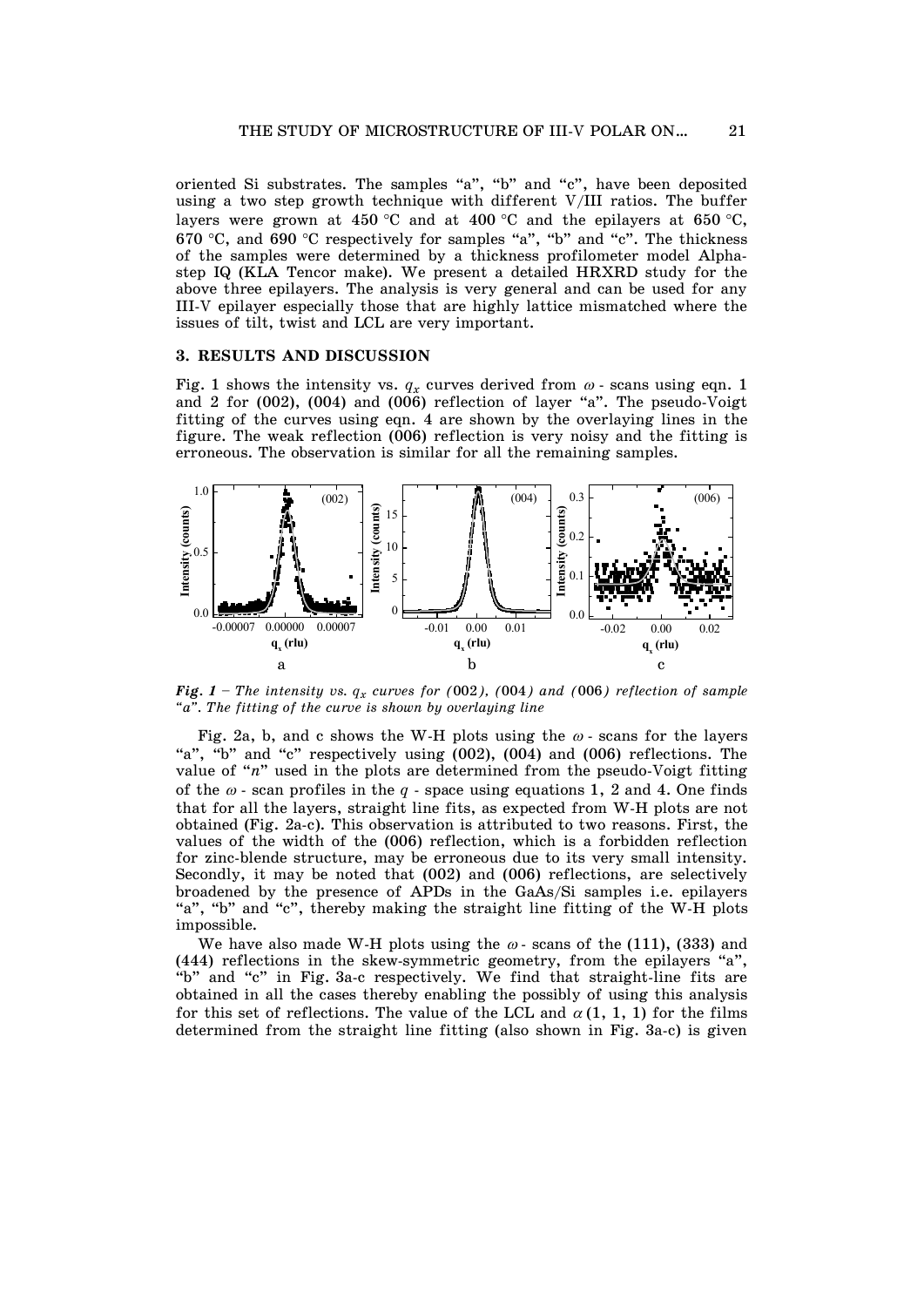in Table 1. Thus we find that the choice of the diffraction planes in this case is extremely important and LCL values can only be determined in these films using the set of  $(1, 1, 1)$  planes.  $\alpha(1, 1, 1)$  values determined from these plots are a combination of tilt and twist in the layers and thus need to be analyzed further based on the procedure mentioned in the previous section.



*Fig.*  $2 - W \cdot H$  plots for samples "a", "b" and "c" using the (002), (004) and (006) *reflections for the*  $\omega$  *- scan widths. The straight line is used to guide the reader's eye* 



*Fig. 3 – W-H plots for samples "a", "b" and "c" using the (*111*), (*333*) and (*444*)*   $reflections for the  $\omega$ -scan widths. The straight line shows the linear fitting of the$ *points* 

We estimate the tilt (out-of-plane misorientation of the blocks) and the twist (in-plane misorientation of the blocks) by making a series of reflections in the skew-symmetric geometry and plotting the width of these reflections as a function of  $\psi$ . The y axis ( $\omega$  - scan width) shown in Fig. 4, is equivalent to  $\Delta q_{obs}/q$  of eqn. 8. This is strictly true only for small  $\omega$  widths, which is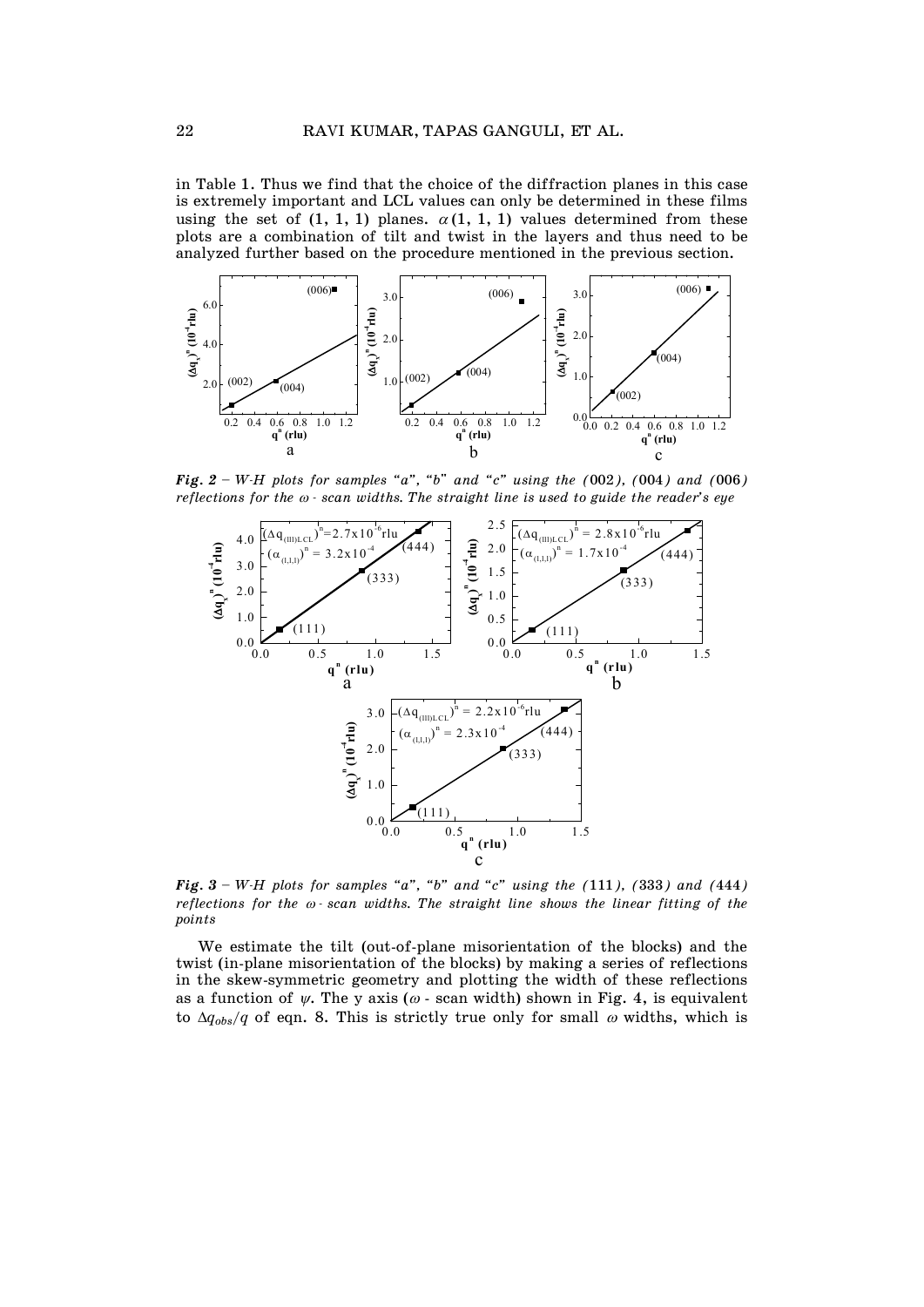almost always the case with epitaxial films. These results are shown in Fig. 4a-c for the epilayes "a", "b" and 'c" respectively. The widths without the finite length corrections are shown in the inset of each figure. It is clear that the correction due to the finite length effects is mandatory and the data after the correction due to the finite lengths is seen to fit a monotonic line as expected from Eqn. 9. The fits to Eqn. 9 for all the films are shown in Fig 4a-c. The values of the tilt and twist are shown in the Table 1.



**Fig. 4** – Widths of  $\omega$  *- scan data recorded in the skew-symmetric geometry corrected for the finite coherence lengths for the planes shown as a function of*  $\psi$ *. The data for the samples "a", "b" and "c" are shown. Inset shows widths of*  $\omega$  *- scan data recorded in the skew-symmetric geometry for the planes shown in the inset as a function of*  $\psi$ *. The data for the samples "a", "b" and "c" are shown* 

The tilt and twist values obtained for the films are directly related to the dislocation density of the films. This method has been the standard method for the determination of the dislocation density for III-Nitride epilayers where the systems are in almost all the cases grown on highly mismatched substrates. However for the case of III-V systems, almost all the work has been carried out on matched or nearly matched systems and thus there issues of tilt and twist between the mosaic blocks do not arise. However there are a few systems where this issue is important like the ones studied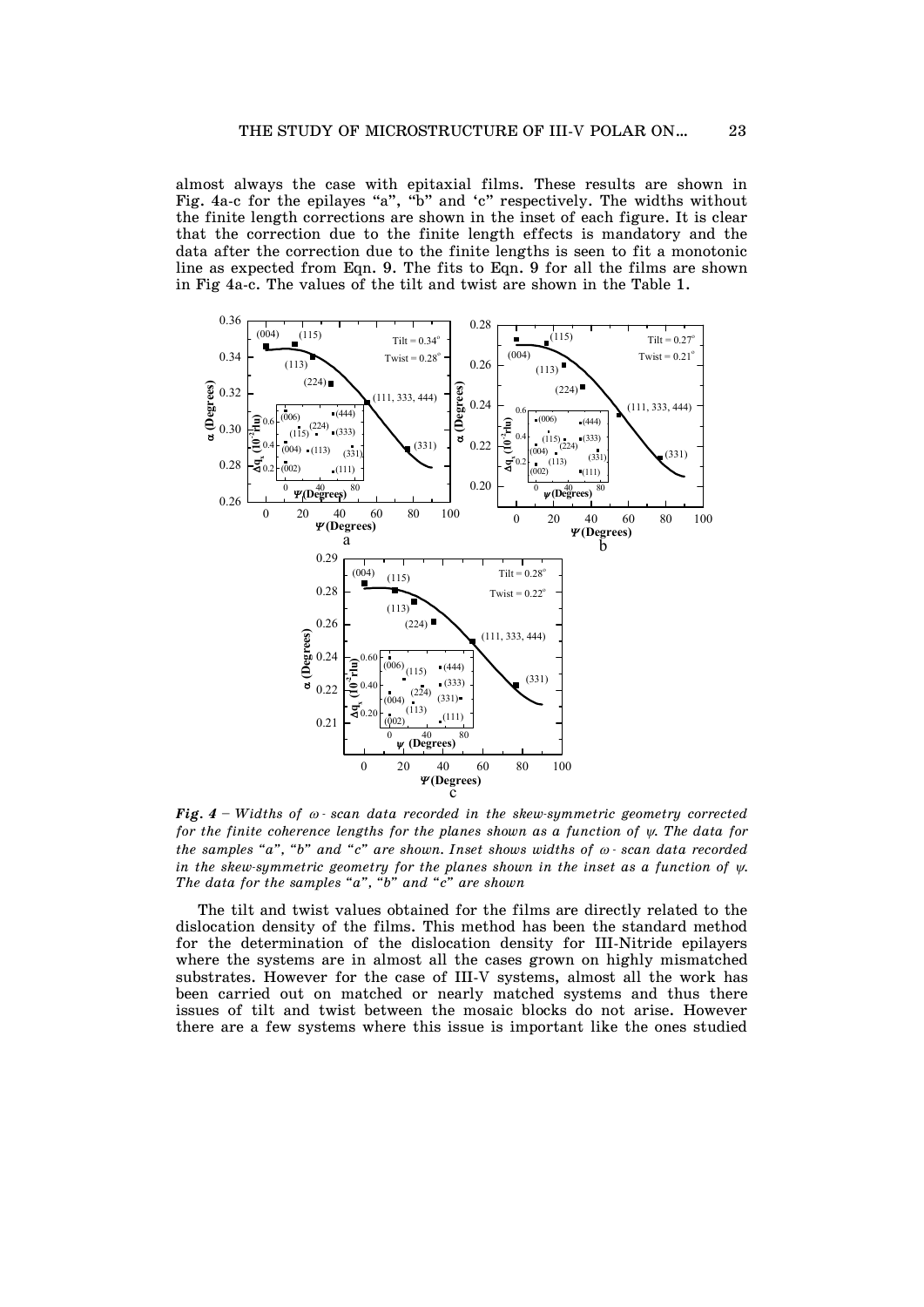in this work namely: GaAs/Si. The most common type of dislocation present in these systems are the ones that have a Burger's vector  $b = a/2 (0, 1, 1)$ and line of dislocation along:  $(1, -1, 0)$  direction, commonly referred to as the 60° dislocation. These are mixed dislocations that give rise to both tilt and twist in the epilayers. The details of the effects of the dislocations, their contribution to the tilt and twist and their relation to the measured TEM data will be a subject of a future work.

| Sample<br>Name | Sample<br>Thickness<br>$(\mu m)$ | LCL<br>determined<br>From W-H<br>$plots$ ( $\mu$ m) | Tilt<br>Determined from<br>W-H plots<br>(Degrees) | Twist<br>Determined<br>from W-H<br>plots<br>(Degrees) |
|----------------|----------------------------------|-----------------------------------------------------|---------------------------------------------------|-------------------------------------------------------|
| a              | 0.31                             | 0.40                                                | 0.34                                              | 0.28                                                  |
|                | 0.31                             | 0.31                                                | 0.28                                              | 0.22                                                  |
| C.             | 0.33                             | 0.51                                                | 0.27                                              | 0.21                                                  |

*Table 1 – The results obtained for the various epilayers "a", "b and "c"* 

# **4. CONCLUSION**

Standard W-H Analysis using (001) reflections  $(l = 2, 4, 6)$  cannot be used with ease for the zinc-blende systems due to APDs and/or weak reflections. A modified W-H Analysis is presented in this work that can be used for a zinc-blende system. This approach is specifically applicable for the cases, where the films have APDs and/or some of the reflections in the W-H plot are not allowed and hence very weak. The LCL and the angular broadening of the mosaic blocks are determined from the W-H plots. The tilt and twist between the mosaic blocks in the epilayers is also obtained after correcting for the LCL.

The authors thank Dr. T.K. Sharma and Mr. S.D. Singh for help in the planning and growth of the samples, Dr. M.P. Joshi and Dr. Rajmohan for the thickness measurements and Dr. S.M. Oak for helpful discussions, encouragement and support. The authors also thank Mr. U.K. Ghosh and Mr. A. Khakha for their help during the growth of the samples.

# **REFERENCES**

- 1. R. Chierchia, T. Buttcher, H. Heinke, S. Einfeldt, S. Figge, D. Hommel, *[J. Appl.](http://dx.doi.org/doi:10.1063/1.1571217)  Phys.* **93**[, 8918](http://dx.doi.org/doi:10.1063/1.1571217) (2003).
- 2. M.E Vickers, M.J Kappers, R Datta, C McAleese, T.M Smeeton, F.D.G Rayment, C.J Humphreys, *[J. Phys. D: Appl. Phys.](http://dx.doi.org/10.1088/0022-3727/38/10A/019)* **38**, A99 (2005).
- 3. S.R. Lee, A.M. West, A.A. Allerman, K.E. Waldrip, D.M. Follstaedt, P.P. Proventio, D.D. Koleske, C.R. Abernathy, *[Appl. Phys. Lett.](http://dx.doi.org/doi:10.1063/1.1947367)* **86**, 241904 (2005).
- 4. T. Ganguli, A. Kadir, M. Gokhale, R. Kumar, A.P. Shah, B.M. Arora, A. Bhattacharya, *[J. Cryst. Growth](http://dx.doi.org/doi:10.1016/j.jcrysgro.2008.08.007)* **310**, 4942 (2008).
- 5. X.L. Zhu, L.W. Guo, N.S. Yu, J.F. Yan, M.Z. Peng, J. Zhang, H.Q. Jia, H. Chen, J.M. Zhou, *[J. Cryst. Growth](http://dx.doi.org/10.1016/j.jcrysgro.2007.05.052)* **306**, 292 (2007).
- 6. S. Singh, R. Kumar, T. Ganguli, R.S. Srinivasa, S.S. Major, *[J. Cryst. Growth](http://dx.doi.org/10.1016/j.jcrysgro.2008.08.055)* **310**[, 4640](http://dx.doi.org/10.1016/j.jcrysgro.2008.08.055) (2008).
- 7. G.K. Williamson, W.H. Hall, *Acta Metall.* **1**, 22 (1953).